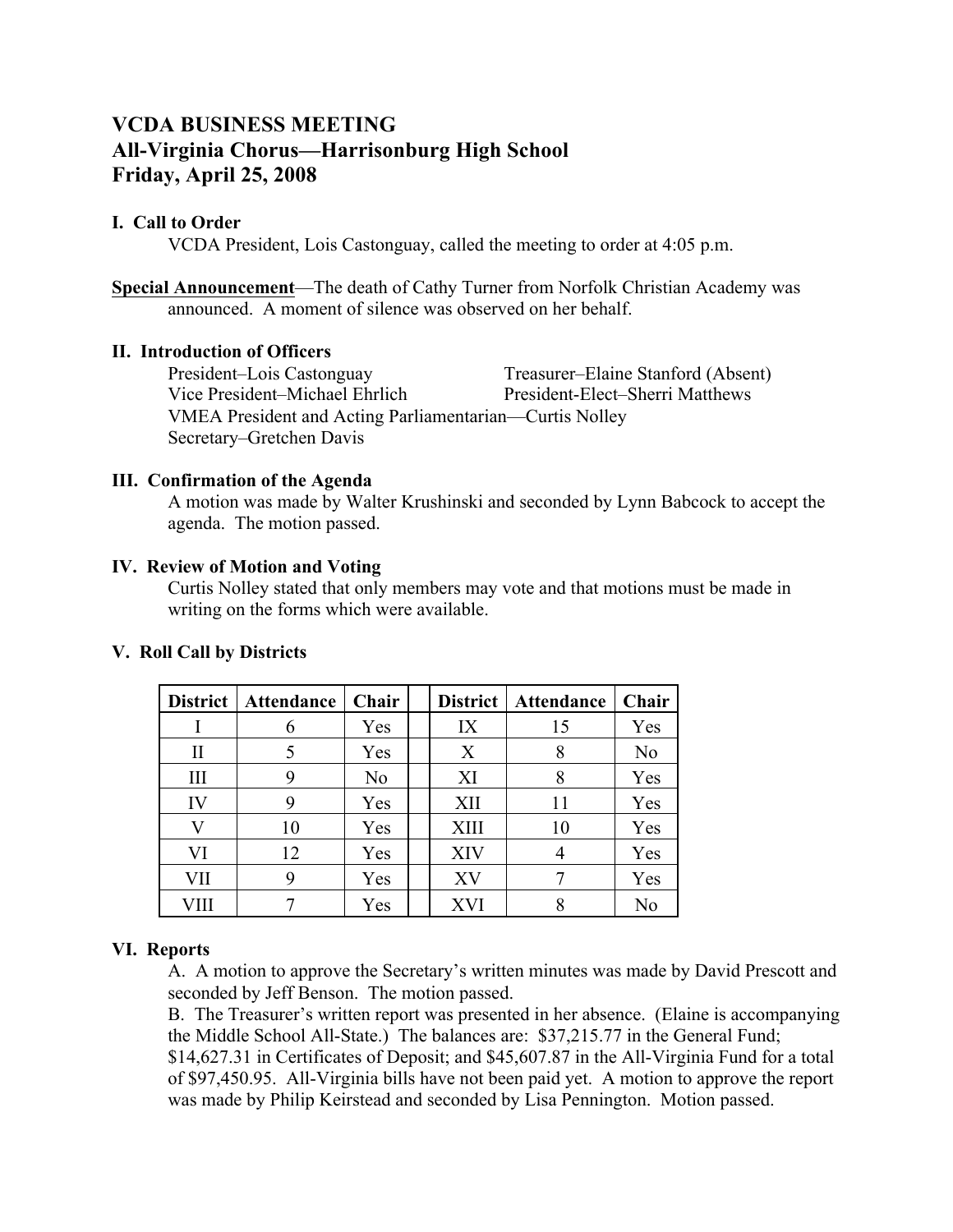## **VII. Old Business**

- A. List of approved judges for auditions and festivals and guest conductors was posted on the website a year ago. Any additions should be sent to Lois Castonguay, by way of your District Chair, for inclusion in the list.
- B. Literature Manual/Website Update
	- 1. Sherri Matthews will re-organize and clarify existing data and eliminate duplications in the literature manual.
	- 2. Submit any titles you are considering for festival. Do not wait to send them in. The committee will meet this summer, so you can send pieces for evaluation now.
	- 3. Deadline for submissions is the will be in November at the VMEA Conference. Send submissions to Lisa Pennington. Forms are available on the VCDA website.
	- 4. Every choir that is performing for ratings must perform one piece from the manual.
	- 5. This clarification has been added to the manual: All songs selected from the approved manual lists must be in the correct voicing for your choir. Alternate voicings of a song must be graded and approved by the committee for addition to the list before it may be considered for use.
	- 6. Anita Ray and Daryl Knott requested that tenors be given a choice to sight read in either treble or bass clef for All-State auditions. This clarification did not require a motion and will be included in the manual.
- C. District Commitment Form

The state commitment form (available on the website) must be used by all districts for middle school and high school. It includes necessary insurance information on the students. This is a state liability issue.

- D. All-Virginia Audition Procedure Proposal
	- 1. There was a question about the proposal not being published in NOTES. It was submitted and received by NOTES, but was subsequently lost in a computer crash. It has been posted for months on the website and that was deemed adequate public access to the written proposal.
	- 2. Clarification was made concerning the art song choices. The song is to be determined each year by the All-State Committee and announced in the fall. It will be available in multiple keys to accommodate each voice part.
	- 3. No discussion was permitted at this meeting. The proposal went directly to vote and passed by a generous margin.
	- 4. A motion was made by Lara Brittain to change the Soprano/Tenor sight reading key to E flat rather than F. It was seconded by Jamie Barrack. This also passed.
- E. All-Virginia Chorus 2008
	- 1. Lois thanked Bethany Houff for her work as site host for All-State Chorus. She said that everything was beautifully prepared. Bethany was presented a plaque as a thank you for her work. Bethany then praised Lois for her organization of the event.
	- 2. Monitors are to be in the spaces assigned. You should be onstage or in the rehearsal hall actively supervising the students. Be especially alert for texting.
	- 3. Both conductors expressed disappointment with the lack of preparation of the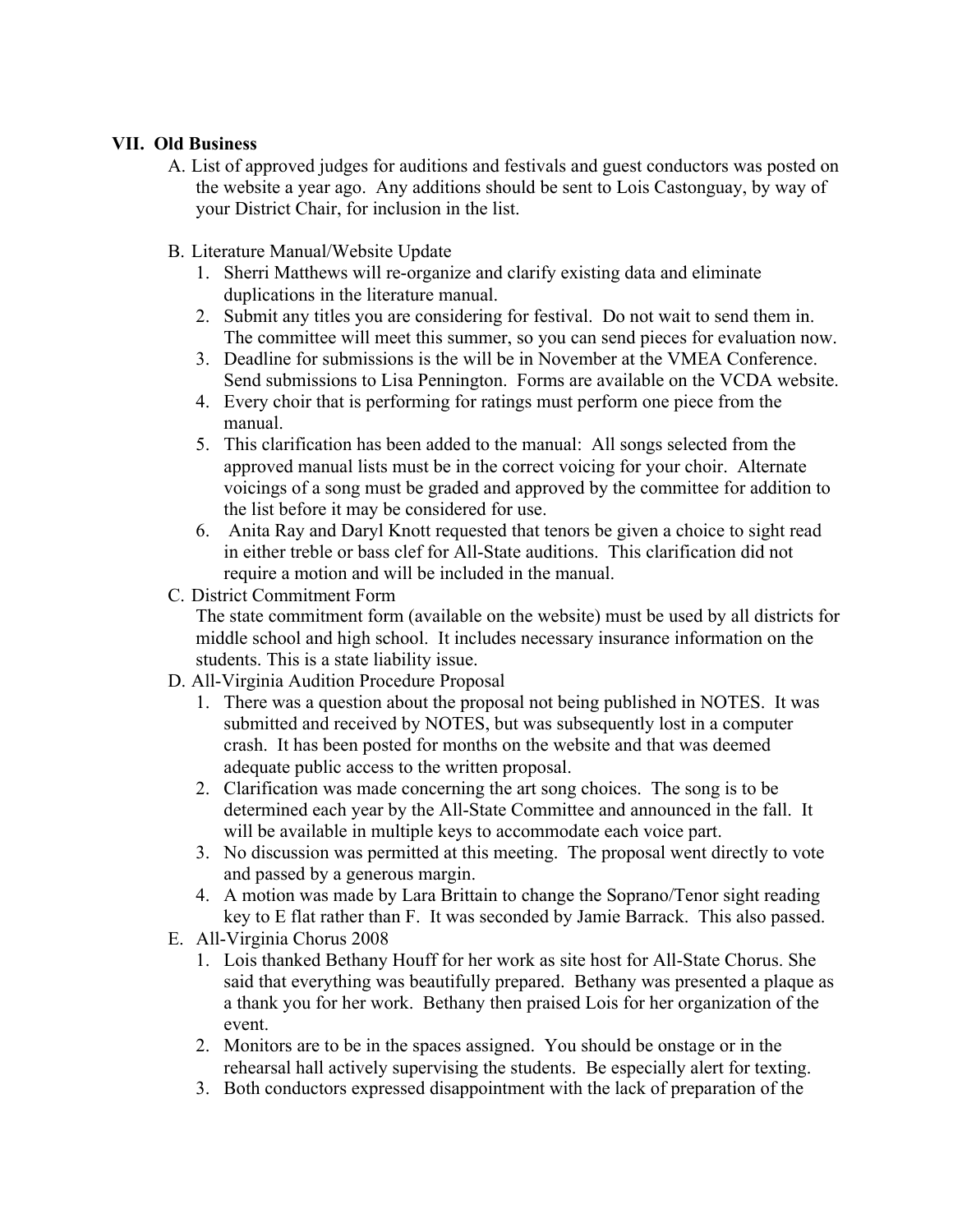singers. It is our job to prepare them for this event.

4. Next year, All-State Chorus will begin with sectionals during which note checks will occur. This has been added to the All-State commitment form.

# **VIII. New Business**

A. ACDA Announcements

- 1. Rebecca Tyree announced the Voices United Conference at George Mason this summer with headliner, John Rutter. George Mason is offering class credit for this conference.
- 2. She also mentioned that the Middle School All-State Chorus has 150 singers this year that were chosen from 500 auditions.
- B. Missing Reports
	- 1. Lois read the list of missing reports. She said that many were turned in during the week-end. The remaining reports need to be completed and sent.
	- 2. A copy of festival results are to be sent to Lois for posting on the web. The original must still be sent to Moe Turrentine.
	- 3. Curtis Nolley, as VMEA President spoke about accuracy in completing the VMEA forms. You must read and follow directions. Be sure to include all required documents, and double check all signatures. If you have any questions, contact Vince Tornello who is gracious with assistance. It is better to confirm what you are doing first rather than to send in an erroneous report.
- C. 2008 Conference will be at Homestead
	- 1. Submit tapes by May  $1<sup>st</sup>$  (postmark) if you would like to perform at VMEA
	- 2. Directions and forms are available on the website.
- D. Honors Choir—Terry Hall made several announcements.
	- 1. The conductor will be Hilary Appfestadt from Ohio
	- 2. Auditions will be the first week-end in October at Longwood. Lois Castonguay will be doing the auditions again with Mandi Townley assisting.
	- 3. Students will be housed and rehearsed in Covington with several trips to Homestead for rehearsals and performance.
	- 4. Terry is considering using lay people for day chaperones so that directors can attend the conference. Teachers would be used for night duty. If you know of substitute teachers or approved chaperones (with background checks) in the area who would be willing to help, please submit names to Terry.
	- 5. Lois offered thanks to Terry who has sacrificed conference attendance for many years in order to coordinate the Honors Choir.
- E. 2009 and 2010 All-State Chorus
	- 1. Sherri Matthews announced that 2009 All-State would be at Massaponax High School. SATB conductor will be Chuck Robinson and SSAA conductor will be David Brunner.
	- 2. 2010 All-State will be at the newly renovated Woodson High School. SATB conductor will be Z. Randall Stroope and SSAA conductor will be Charlotte Adams.
- F. Closing Remarks
	- 1. Sherri Matthews presented Lois with a plaque to honor her work as VCDA President for the last two years. She received a standing ovation from the